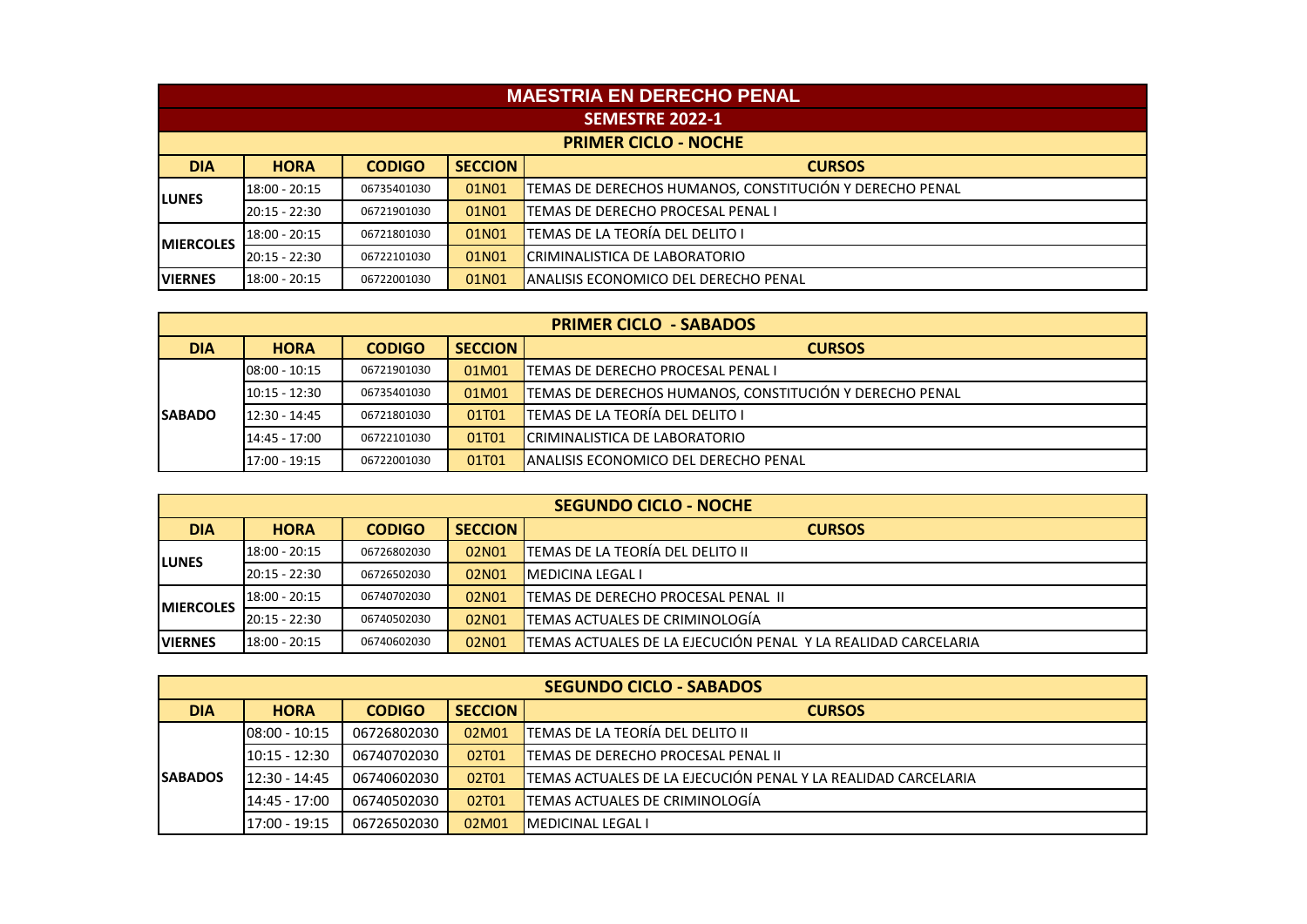|                   | <b>MAESTRIA EN DERECHO PENAL</b>                                |             |       |                                             |  |  |  |
|-------------------|-----------------------------------------------------------------|-------------|-------|---------------------------------------------|--|--|--|
|                   | <b>SEMESTRE 2022-1</b>                                          |             |       |                                             |  |  |  |
|                   | <b>TERCER CICLO - NOCHE A</b>                                   |             |       |                                             |  |  |  |
| <b>DIA</b>        | <b>SECCION</b><br><b>HORA</b><br><b>CODIGO</b><br><b>CURSOS</b> |             |       |                                             |  |  |  |
| <b>LUNES</b>      | 18:00 - 20:15                                                   | 06746303030 | 03N01 | DETERMINACIÓN JUDICIAL DE LA SANCION PENAL  |  |  |  |
|                   | $20:15 - 22:30$                                                 | 06746503030 | 03N01 | TEMAS DE DERECHO PENAL DE LA EMPRESA        |  |  |  |
| <b>IMIERCOLES</b> | 18:00 - 20:15                                                   | 06746403030 | 03N01 | <b>ITEMAS DE DERECHO PROCESAL PENAL III</b> |  |  |  |
|                   | $20:15 - 22:30$                                                 | 06728803030 | 03N01 | <b>IDERECHO PENAL INTERNACIONAL</b>         |  |  |  |
| <b>VIERNES</b>    | 18:00 - 20:15                                                   | 06728503030 | 03N01 | <b>IMEDICINA LEGAL II</b>                   |  |  |  |

|                   |                 | <b>CODIGO</b><br><b>HORA</b><br>03N02<br>06746503030<br>03N02<br>06746403030<br>03N02<br>06728503030 |                | <b>TERCER CICLO - NOCHE B</b>               |
|-------------------|-----------------|------------------------------------------------------------------------------------------------------|----------------|---------------------------------------------|
| <b>DIA</b>        |                 |                                                                                                      | <b>SECCION</b> | <b>CURSOS</b>                               |
| <b>ILUNES</b>     | 18:00 - 20:15   |                                                                                                      |                | lTEMAS DE DERECHO PENAL DE LA EMPRESA       |
|                   | 20:15 - 22:30   |                                                                                                      |                | <b>ITEMAS DE DERECHO PROCESAL PENAL III</b> |
| <b>IMIERCOLES</b> | $18:00 - 20:15$ |                                                                                                      |                | <b>IMEDICINA LEGAL II</b>                   |
|                   | 20:15 - 22:30   | 06746303030                                                                                          | 03N02          | DETERMINACIÓN JUDICIAL DE LA SANCION PENAL  |
| <b>IVIERNES</b>   | 18:00 - 20:15   | 06728803030                                                                                          | 03N02          | <b>IDERECHO PENAL INTERNACIONAL</b>         |

|               |                 |               |                | <b>TERCER CICLO - SABADOS</b>                |
|---------------|-----------------|---------------|----------------|----------------------------------------------|
| <b>DIA</b>    | <b>HORA</b>     | <b>CODIGO</b> | <b>SECCION</b> | <b>CURSOS</b>                                |
|               | 108.00 - 10:15  | 06746403030   | 03M01          | <b>TEMAS DE DERECHO PROCESAL PENAL III</b>   |
|               | $10:15 - 12:30$ | 06746503030   | 03M01          | <b>ITEMAS DE DERECHO PENAL DE LA EMPRESA</b> |
| <b>SABADO</b> | $12:30 - 14:45$ | 06746303030   | 03T01          | DETERMINACIÓN JUDICIAL DE LA SANCION PENAL   |
|               | 14:45 - 17:00   | 06728503030   | 03T01          | <b>IMEDICINA LEGAL II</b>                    |
|               | 17:00 - 19:15   | 06728803030   | 03T01          | <b>IDERECHO PENAL INTERNACIONAL</b>          |

|                   |                 |               |                | <b>CUARTO CICLO - NOCHE</b>                                                      |
|-------------------|-----------------|---------------|----------------|----------------------------------------------------------------------------------|
| <b>DIA</b>        | <b>HORA</b>     | <b>CODIGO</b> | <b>SECCION</b> | <b>CURSOS</b>                                                                    |
| <b>LUNES</b>      | 18:00 - 20:15   | 06748904030   | 04N01          | <b>TÉCNICAS DE LITIGACIÓN ORAL</b>                                               |
|                   | 20:15 - 22:30   | 06749104030   | 04N01          | TALLER DE INVESTIGACIÓN JURÍDICA                                                 |
| <b>IMIERCOLES</b> | $18:00 - 20:15$ | 06748804030   | 04N01          | <b>I</b> DELITOS NO CONVENCIONALES Y CRIMINALIDAD ORGANIZADA                     |
|                   | 20:15 - 22:30   | 06749004030   | 04N01          | IPROBLEMAS ACTUALES DEL DERECHO PENAL EN LA GLOBALIZACIÓN Y LA INTERCULTURALIDAD |
|                   | 18:00 - 20:15   | 06730404030   | 04N01          | <b>POLITICA CRIMINAL</b>                                                         |
| <b>IVIERNES</b>   | 20:15 - 22:30   | 06730504030   | 04N01          | <b>PROCESOS ANTE LOS TRIBUNALES INTERNACIONALES</b>                              |